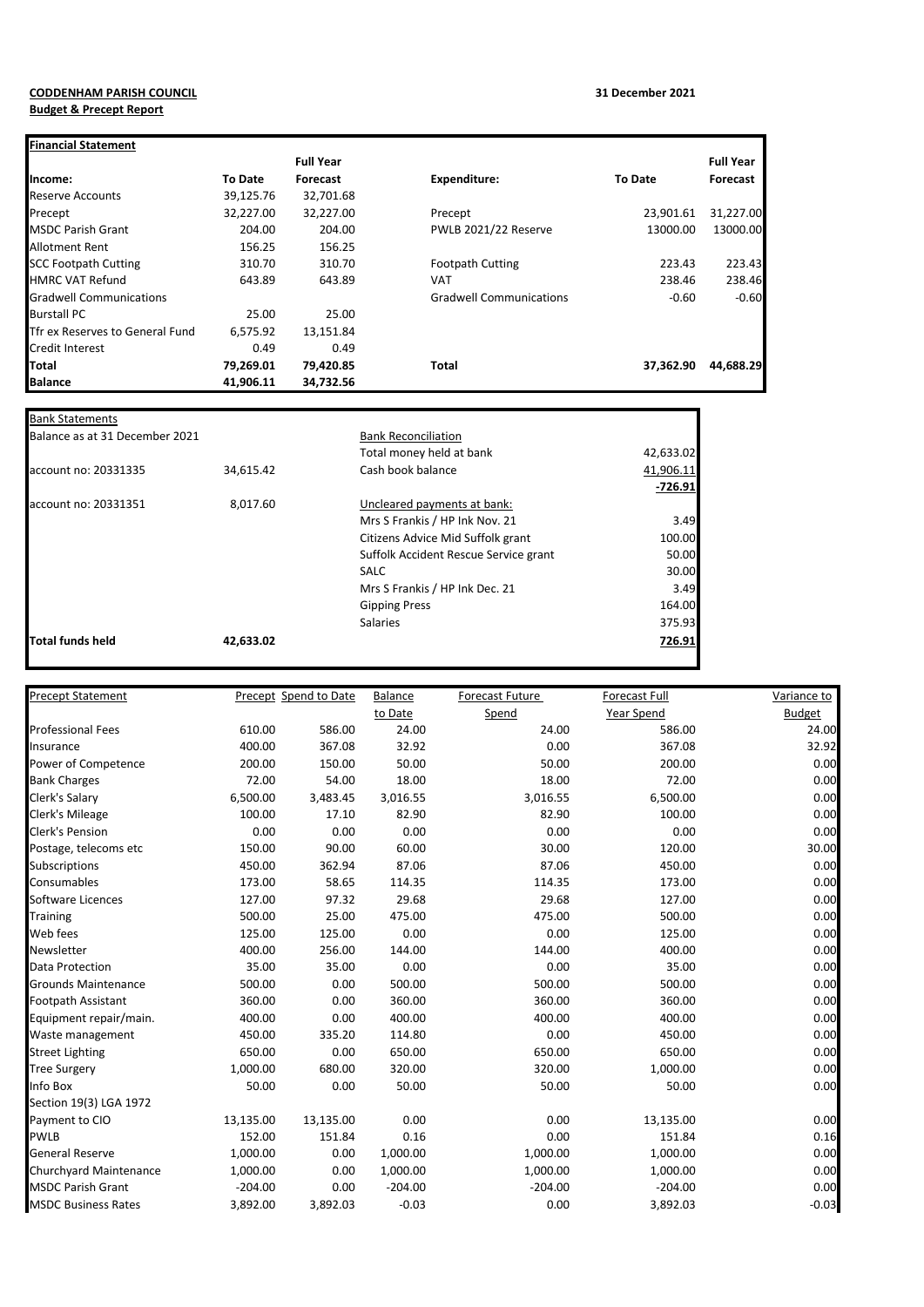| Total        | 32.227.00 | 23,901.61 | 8.325.39 | 8,147.54 | 32,139.95 | 87.05 |
|--------------|-----------|-----------|----------|----------|-----------|-------|
| Total exc GR | 31.227.00 | 23.901.61 | 7.325.39 | 7.147.54 | 31.139.95 | 87.05 |

| <b>December Payments</b>                | <b>Net</b> | <b>VAT</b> | Total |          |
|-----------------------------------------|------------|------------|-------|----------|
| O <sub>2</sub>                          | 10.00      |            | 2.00  | 12.00    |
| Mrs S Frankis / HP Ink Nov. 21          | 2.91       |            | 0.58  | 3.49     |
| Mrs S Frankis / HP Ink Dec. 21          | 2.91       |            | 0.58  | 3.49     |
| Public Works Loan Board Repayment       | 6,575.92   |            | 0.00  | 6,575.92 |
| Citizens Advice Mid Suffolk - grant     | 100.00     |            | 0.00  | 100.00   |
| Suffolk Accident Rescue Service - grant | 50.00      |            | 0.00  | 50.00    |
| <b>SALC</b>                             | 25.00      |            | 5.00  | 30.00    |
| <b>Gipping Press</b>                    | 164.00     |            | 0.00  | 164.00   |
| <b>Salaries</b>                         | 375.93     |            | 0.00  | 375.93   |
|                                         | 7,306.67   |            | 8.16  | 7,314.83 |

| <b>Reserve Accounts</b>            |           |  |
|------------------------------------|-----------|--|
| Allotments                         | 223.44    |  |
| CIL (earmarked)                    | 320.54    |  |
| Tree Works (earmarked)             | 320.00    |  |
| PWLB Contingency (earmarked)       | 7,000.00  |  |
| PWLB 2021/22 Repayment (earmarked) | 6,424.08  |  |
| PWLB 2022/23 Repayment (earmarked) | 13,000.00 |  |
| <b>General Reserve</b>             | 11,837.70 |  |
| Total                              | 39,125.76 |  |

**Creditors** Mid Suffolk District Council: Business Rates Demand 6,000.00 (under investigation and being disputed)

**Debtors** 

Transfers to/from reserve accounts

minute number  $21/22$  120(i) trf from reserves to the general fund  $6,575.92$ 

| Cash Book / General Fund    |             |           |
|-----------------------------|-------------|-----------|
|                             |             | 41,906.11 |
| Precept                     | 8,325.39    |           |
| <b>MSDC Parish Grant</b>    | 204.00      |           |
| Allotment Rent              | 156.25      |           |
| <b>SCC Footpath Cutting</b> | 87.27       |           |
| <b>HMRC VAT Refund</b>      | 643.89      |           |
| VAT                         | $-238.46$   |           |
| Reserves                    | 39,125.76   |           |
| To be Trfd ex PWLB Reserve  | $-6,424.08$ |           |
| Burstall PC / software      | 25.00       |           |
| <b>Gradwell Error</b>       | 0.60        |           |
| Credit Interest             | 0.49        |           |
|                             |             | 41.906.11 |